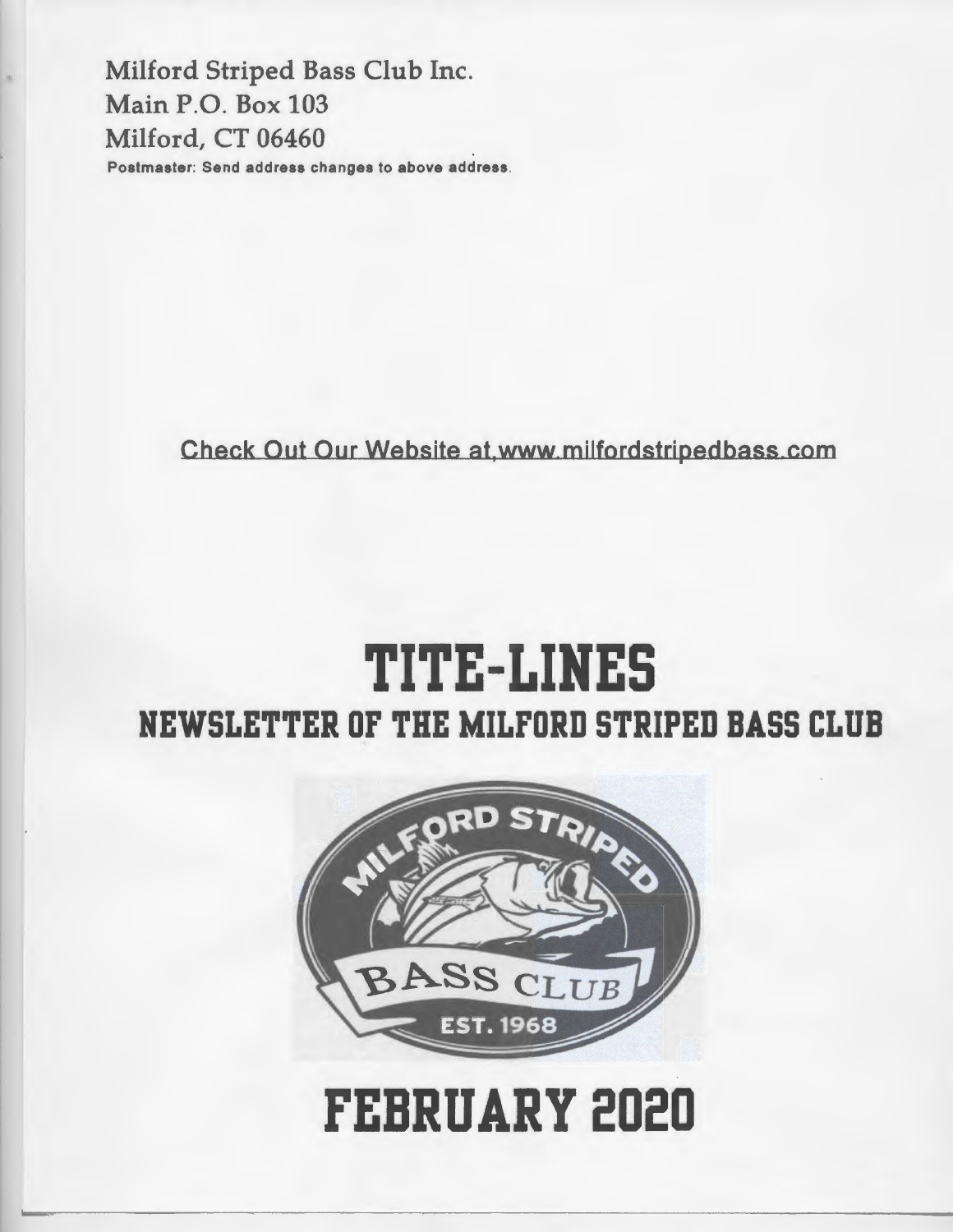### General Meeting

This month's general meeting will be held at 7:30PM, February 26th, 2020 at the

~

The MSBC TITE-LINES<br>Published 11 times a year by the Milford Striped Bass Club. P.O. Box 103, Milford, CT 06460<br>All communications concerning The MSBC TITE-LINES All communications concerning The MSBC TITE-LINES<br>should be addressed to: The MSBC TITE-LINES P.O. B ~~!·P~~~~~~i·t~~~::~~nts of articles, papers, abstracts, aa ~J I T al *!,* etc. published herein rests entirely on the authors. not on ~ ~ ~ Postmaster: Send Address change to the MSBC • TITE-LINES. c/o MEMBERSHIP, P.O. Box 103, Milford, CT 06460 CLUB OFFICERS FOR 2013 Salmon & Halibut Fishing in Southeast Alaska

President... ... Paul G. Gluhanich 1st VP ... ... Rob Warakomski 2ndVP ... John Nangle Treasurer...Rob Jadach Recording Secretary..Greg Wresilo Corresponding Secretary and Tite-Lines Editor, Harry Novak Photographer.......Vic Yanosy Fish Committee... Teddy Griangos **Trout Derby...** Graham Lapham, Mike LaPuglla, Jen LaLond Elected Board Members... Fred Cryssikos, Jim Prichard, Jack Wallace lnterclub ... Grahm Lapham, Mike LaPuglla

It's Your Newsletter! Remember to give Harry Novak a call if you have something to put in the "Tite-Lines".

203-261-4361 or harryn321 @charter. net I am trying to get the news letter out via e-mail and would like to get your current e-mail addresses.

#### Upcoming Events

1. MSBC General Meeting, February 26th 2020 at 7:30 PM at the American Legion Hall, Merwin Ave. Woodmont Ct.

2. Annual Awards Dinner Saturday, February 29th. Biagetti's Restaruant 77 Campbell Ave West Haven, CT. 7:30PM to 10:30PM



PO Box 662, Douglas, MA 01516 PO Box 1669, Petersburg, AK 99833 call Us@ 1-800-352-4522 Email: frank@islandpointlodge.com





25 Smith Avenue Niantic, CT 06357 Phone: (860) 739-7419 Fax: (860) 739-9208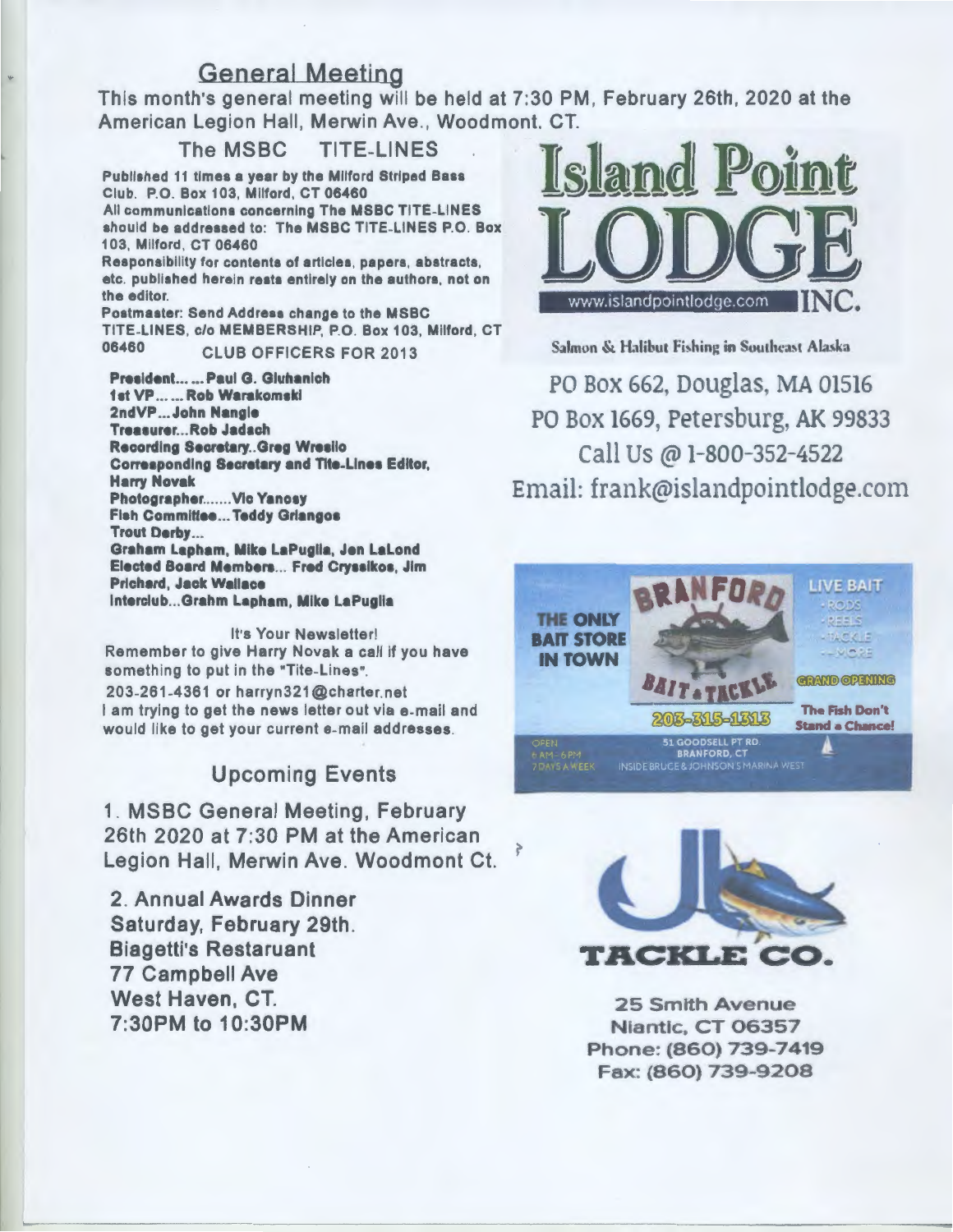### President's Letter

As we head towards Spring, I can't emphasize enough to please send in your dues. This is the time of the year that our "cash flow" is at our lowest and we need the funds to help with the Awards Banquet. Speaking of which is being held on Saturday, February 29th at Biagetti's Restaurant @ 7:30pm. Great food, Huge raffle and good times. We have reached capacity of 50 guests. There will be a special raffle for Night Bass Fishing on the JB Sportfishing thanks to this generous donation by Capt. Kerry Douton. We will raffle 3 places with each place taking a guest. The first winner is responsible for booking the trip. All Kerry asks is that the trip be booked for Monday thru Thursday nights only.

Not much is going on in the month of March. We might be doing a Bowling Night at Bass Pro Shop. I have Terminator researching the details and will hopefully have a full report at the meeting.

On Saturday April 4th we will be having our "New/Used Tackle" Flea Market at the Devon VFW on Naugatuck Ave. We will be renting tables @ \$30.00 per on a first come first served basis. We will have a sign-up sheet starting at our next general meeting.

This year's Children's Trout Derby is being held on Saturday May 2nd. I would like to thank Mike. Graham and Jenn for a wonderful job so far. Monies are coming in strong and we are getting the word out through many means of marketing. We will be stocking a record number of trout this year and I believe this could be the biggest and best derby ever. Keep up the good work team. I just hope the weather will cooperate.

I have formed a committee to review the current by laws and I know that they are almost done. We will have new published ones for the March general meeting. The Fishing Committee is diligently working on setting the fishing tournament schedule for the up coming year.

Tight Linesl Paul Gluhanich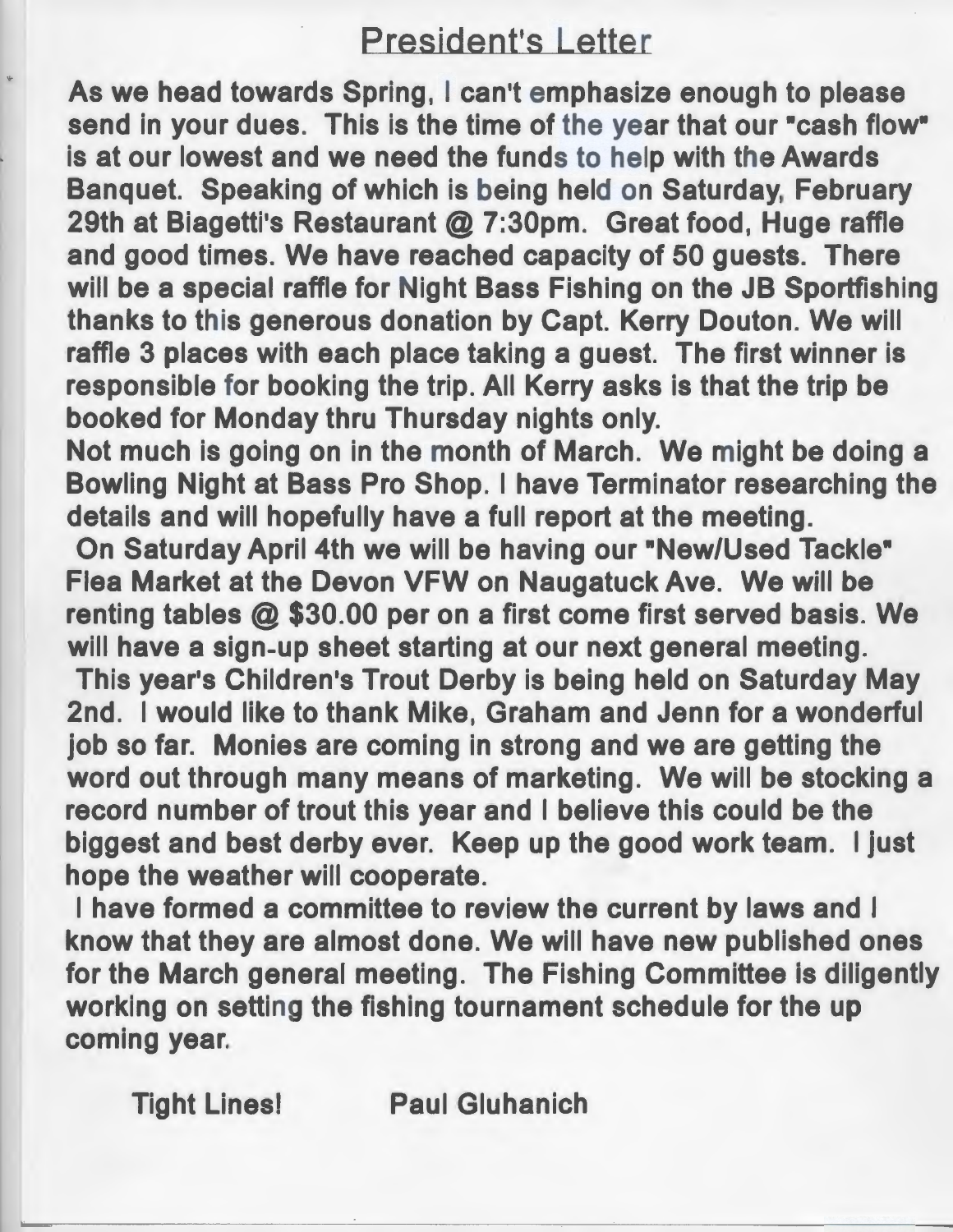

**Black Hawk II PO Box 46** Niantic, CT 06357

860-448-3662 \*\*\*\*

800-382-2824

BlackHawkFishing@gmail.com



IP ON THE HOLIDATORIC RIVER WATER ACCESS TO THE SHOP FROM OUR PRIVATE SE

**SALT & FRESHWATER FISHING SUPPLIES** RODS . REELS . BAIT . TACKLE . ICE . LINE



SCREWMNING WEBCESTON BUSINESSICARIS BANKERS

www.byobprintanddesign.com



#### 354 New Haven Ave Unit #5

**Victor Yanosy** Realtor C. 203 520 5690 0.203.261.0028 F 203 452 0617 victor yanosy inaveil.com victoryanesy.raveis.com 945 White Plains Road Trumbull | CT 06611

CHP Certified Homeownership Profession:







**Dulin Automotive, Inc. 79 Bridgeport Ave** Milford, CT 06460 203-877-8114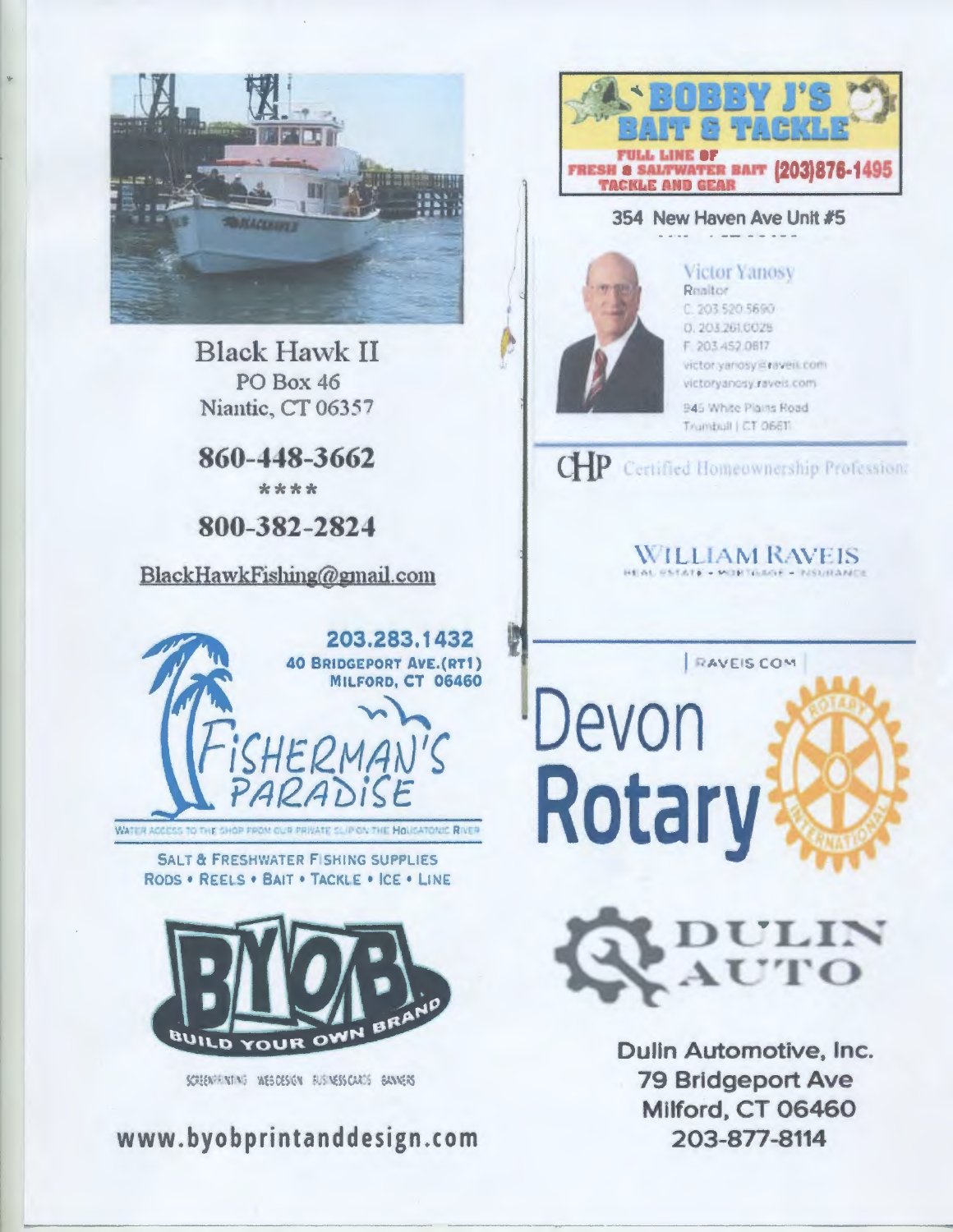

# 2019 Interclub **Awards Banquet**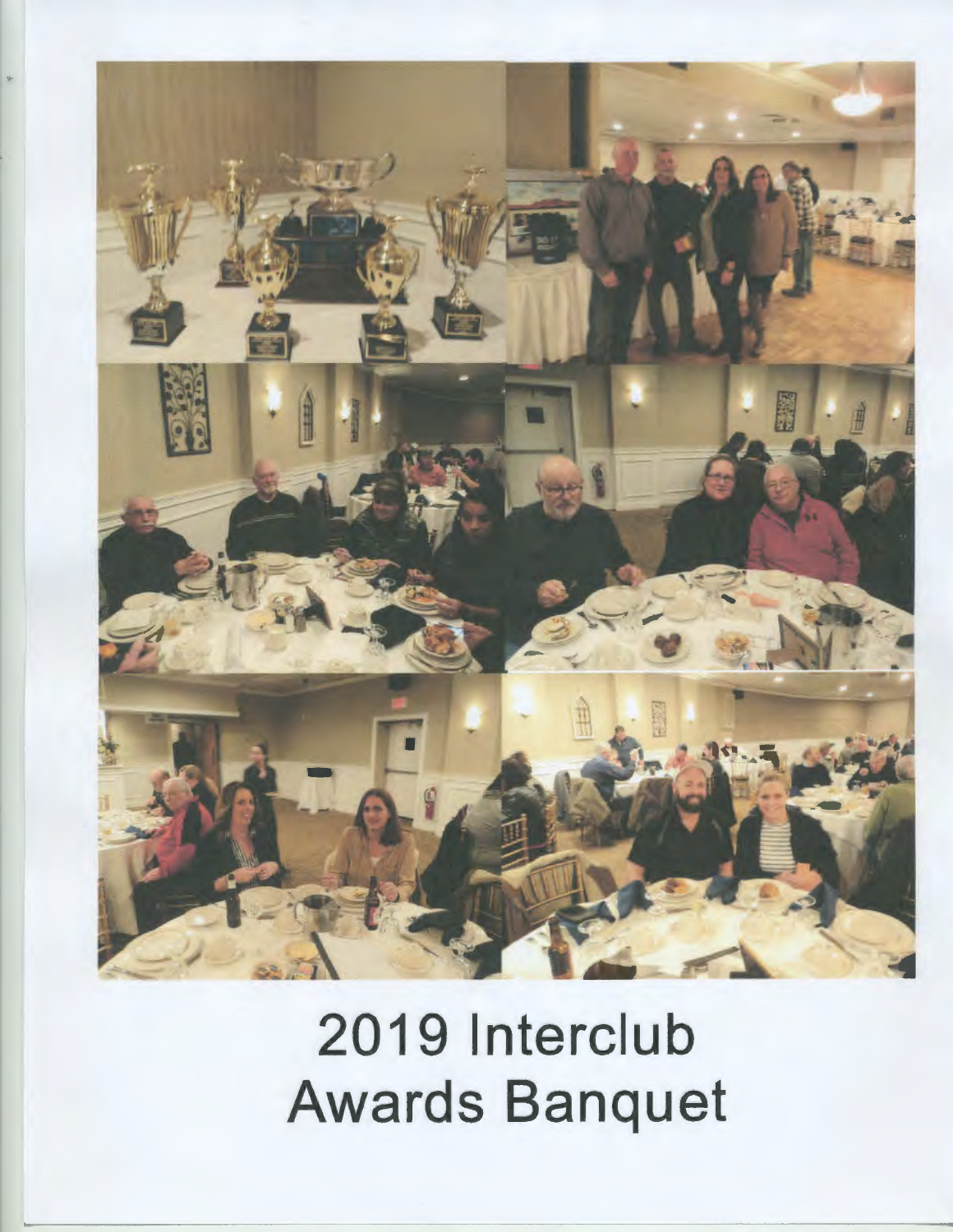

# 2019 Interclub **Awards Night**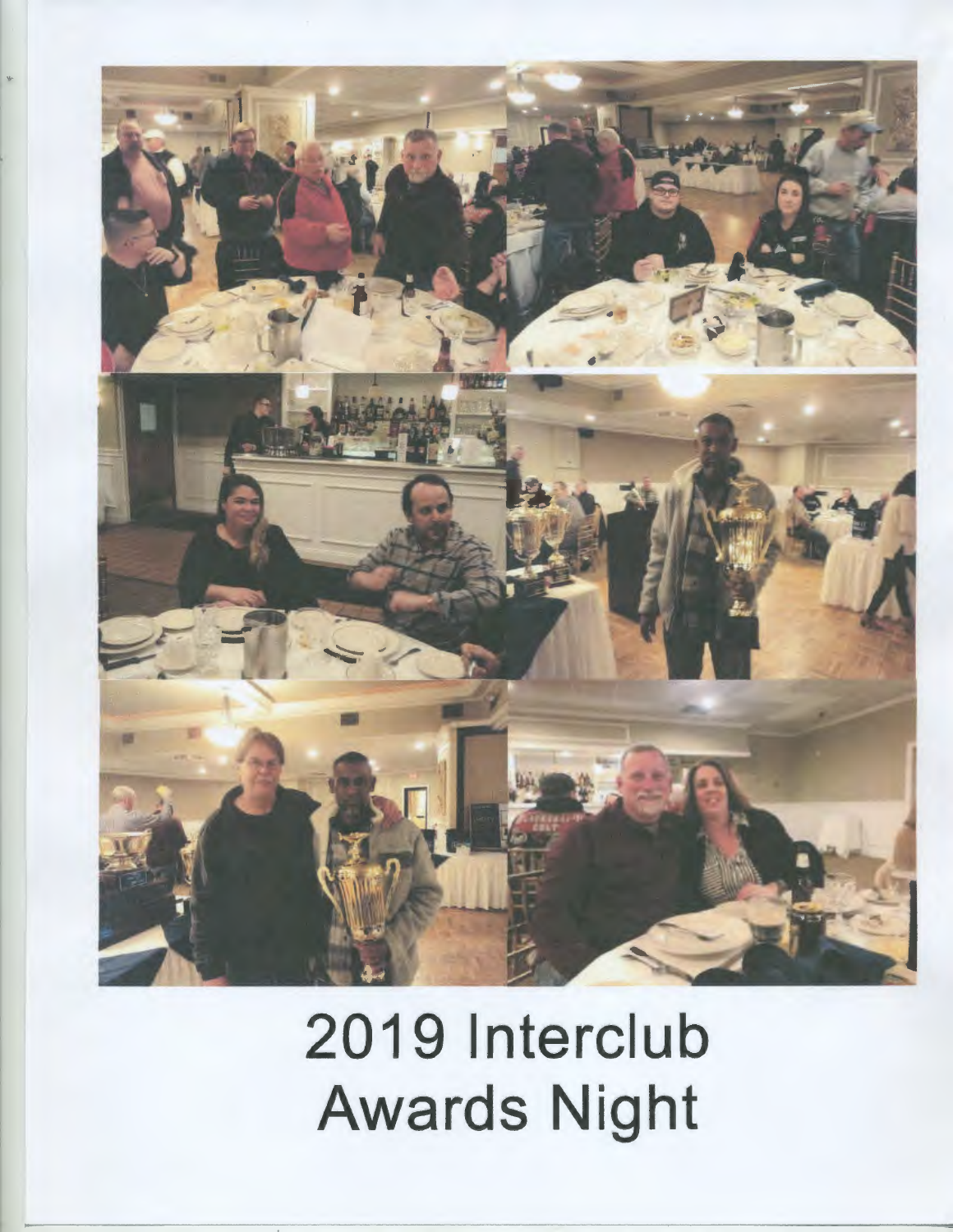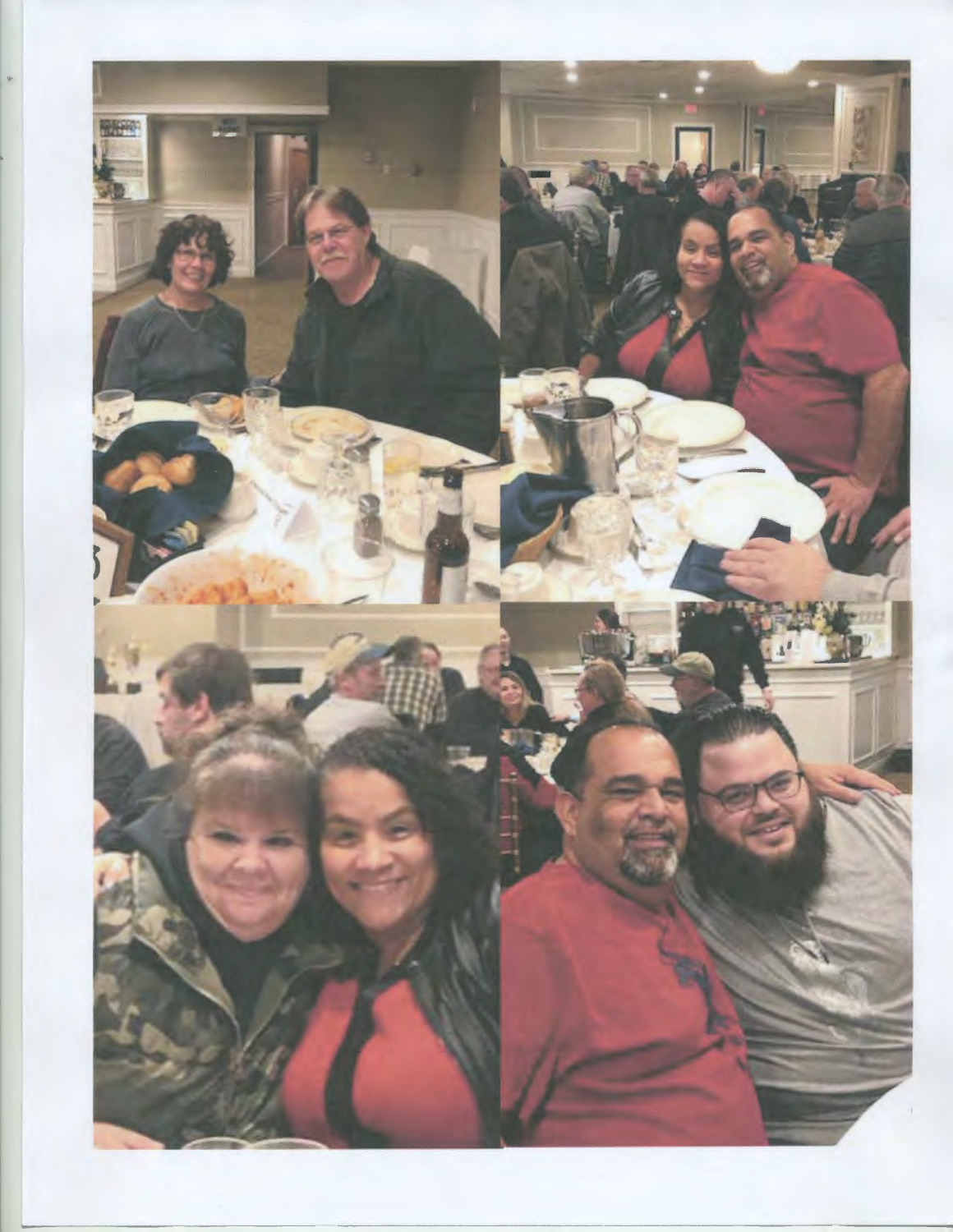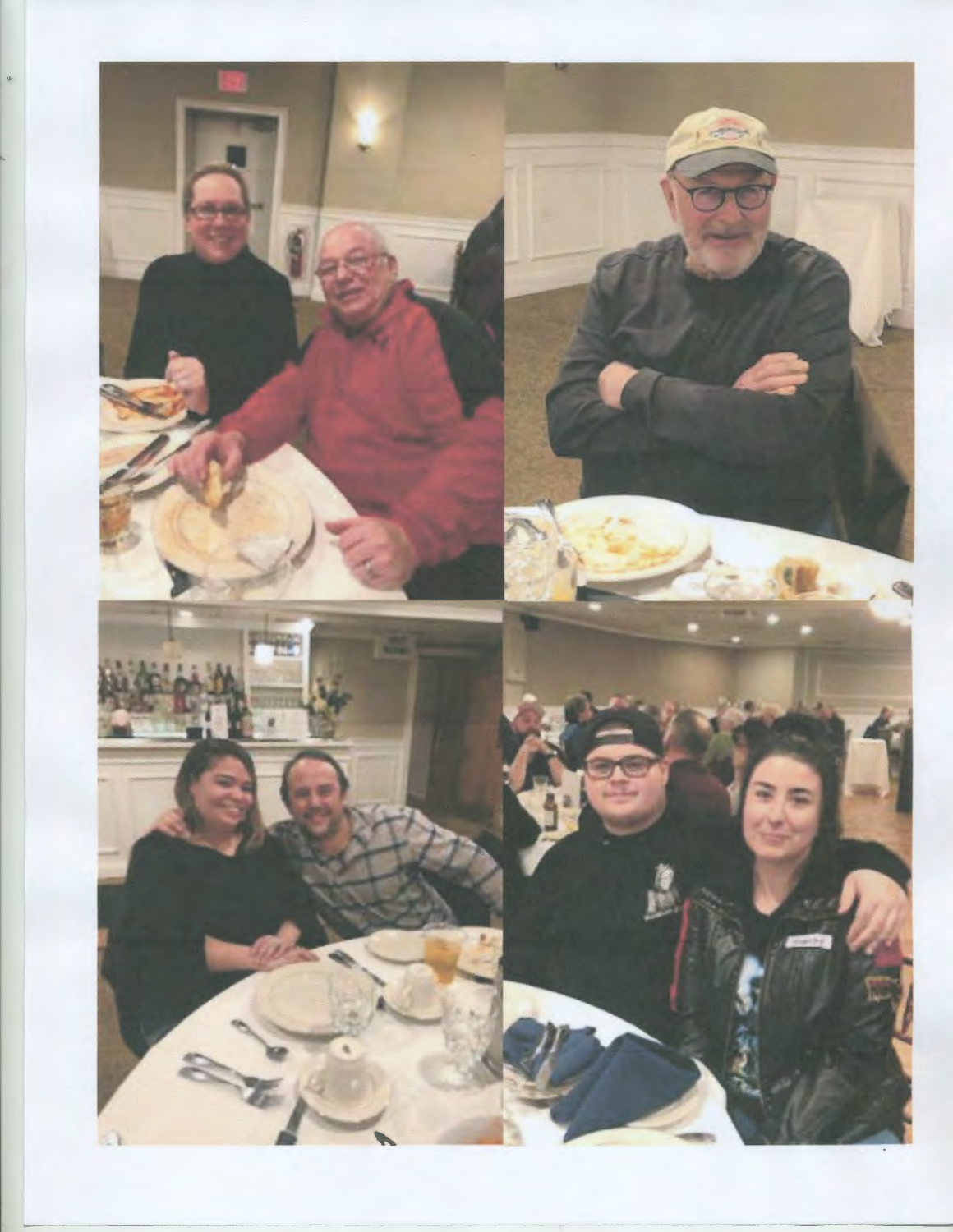



# Very Nice Fish